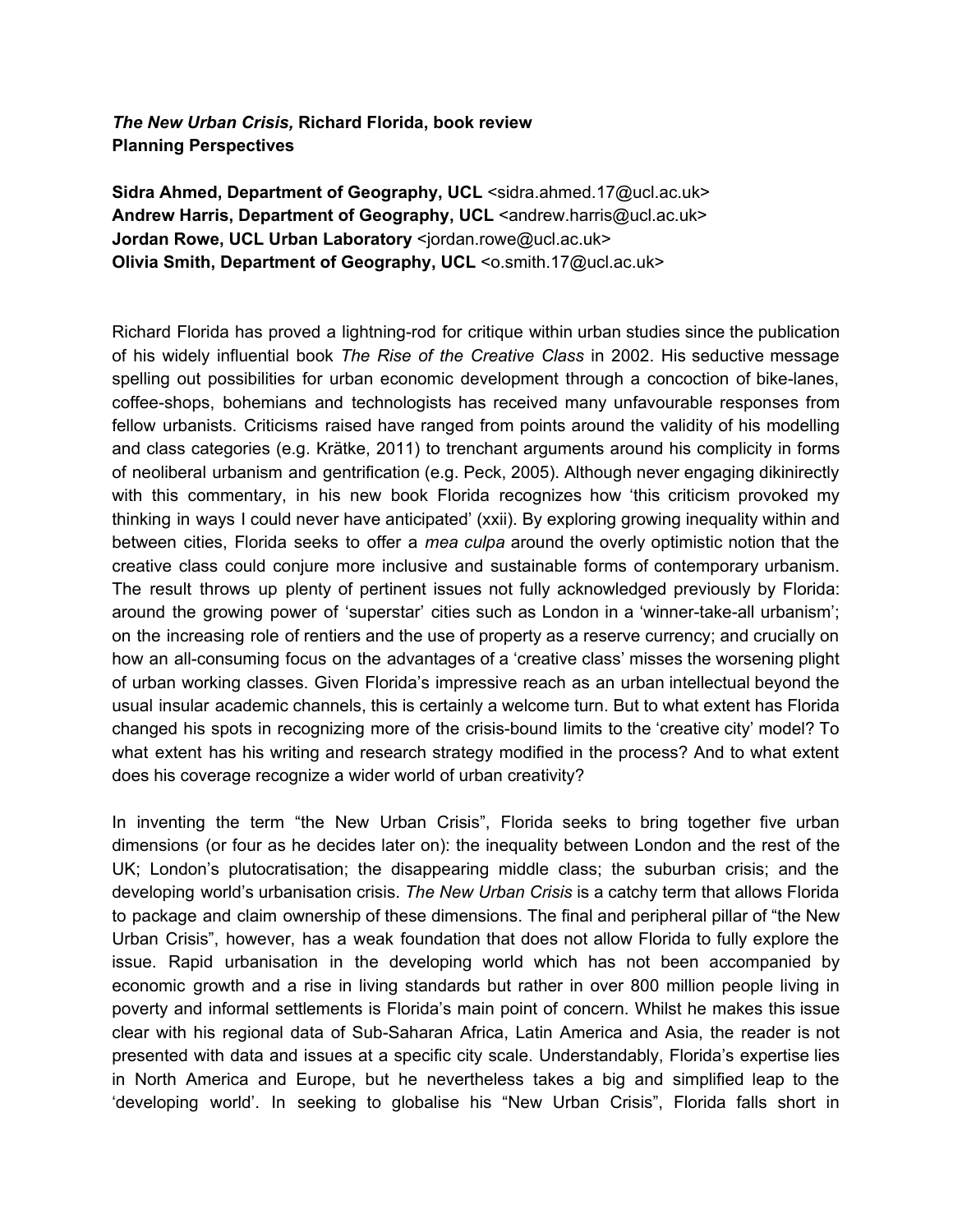communicating to the reader to look beyond urban informality in the developing world as a problem. His chapter on this dimension would have benefitted from considering existing and extensive urban research on how planners must actually accommodate for urban informality, it is a way of urban development in the Global South (e.g. Roy, 2009). Reflecting on this in the final chapter, Florida makes a concerted effort to propose solutions in the context of North America and Europe. When it comes to recommending the way forward for the Global South, he proposes a rather utopian solution of the West focusing on city building through their foreign and international development policies whilst neglecting to consider and suggest what the urban planning and governance systems in the developing world could do for themselves too.

Florida mainly relies on examples from New York City, alongside comparison with London to illustrate his thinking behind *The New Urban Crisis*. Writing this review as four individuals, living, breathing and studying London, the book's lens on the city is of particular interest. London, the effervescent 'superstar' city is used as a reference point to mark inequality with the rest of the UK, and the deep plutocratisation of the urban landscape. Having read this book across the breadth of the city, from coffee shops in Dalston, to train stations in King's Cross it is hard not to reflect on where London really sits in Florida's writing. Of course, what he and his team of Toronto city consultants observe is true, London is a divided city. Yet, there is so much more in the space between affluent areas Florida labels as "primarily creative class" and poorer neighbourhoods termed as "primarily service class". Although his packaging of 'superstar' cities and the different spaces within them is helpful in understanding his 'Urban Crisis', it misses much of the everyday richness and complexity of London. On the cover of the US version of the book, buildings from the New York skyline circle 'The New Urban Crisis', as though the theme is at the heart of the city. On the front of the UK copy, the Shard and Canary Wharf buildings are juxtaposed with concrete flat blocks down the right hand side of the page, separate from the book title. It is hard not to question at times whether London's presence in Florida's writing, is above all a clever marketing rouse. Though this work is heavily reliant on *both* London and New York based examples, London's story seems to be somewhat of an afterthought.

As an examination of the wider trends facing the superstar cities of the global north, the book offers a fair summary. The agenda is correct, but one frustration we found was a tendency for repetition and over-simplification in areas, alongside jarring subheadings such as 'Turn Low-Wage Service Jobs into Middle-Class Work'. Moreover, the over-reliance on quantitative data – graphs and tables are sprinkled liberally throughout the book– feels like a missed opportunity for the author to grapple with on-the-ground social contexts, beyond his narrow anecdotes of growing up in and around Newark, or speaking to black cab drivers on his way from an airport. Yet, for all this, Florida remains an effective communicator, and *The New Urban Crisis* is written with the same biographical and conversational tone of his earlier work. As the convenor and students of a Creative Cities module on UCL's MSc Urban Studies course, we can identify richer material that covers many of the points raised here by Florida (e.g. Mould, 2015; Colomb, 2012), but as a body of work pitching itself as a defining analysis of our current urban situation, and positioned for wide consumption outside of academic circles, it does a reasonable job of tying together the central elements and contradictions of contemporary